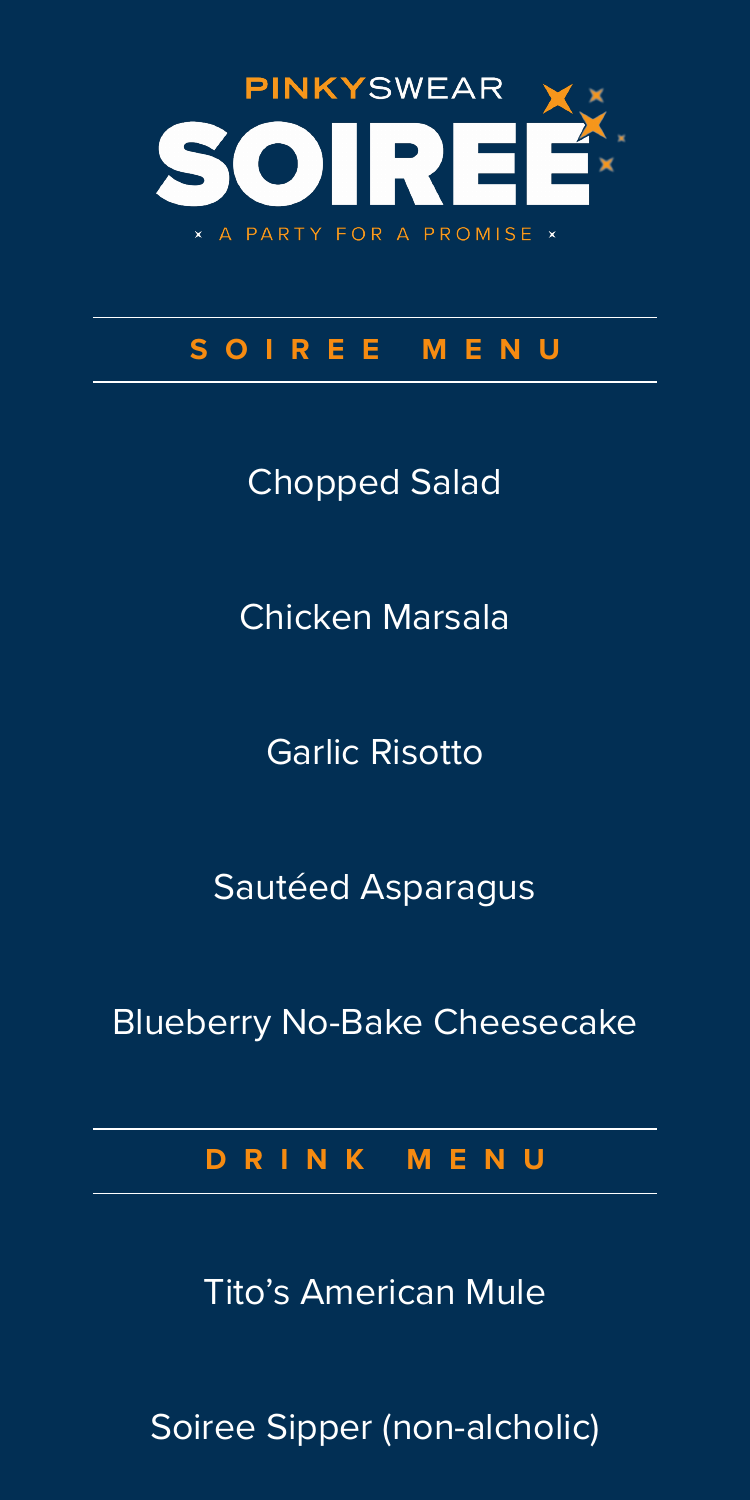

# **T I T O ' S A M E R I C A N MULE**

## *Ingredients:*

- 1 1/2 oz Tito's Handmade Vodka
- 3 oz ginger beer
- 1/2 oz fresh lime juice

### *Garnish*

1 lime slice

## *Instructions*

Add all ingredients to a Tito's Copper Mug with ice.

Stir and garnish with a lime slice.

\*Add a dash of Blue Curacao to add that Soiree color!

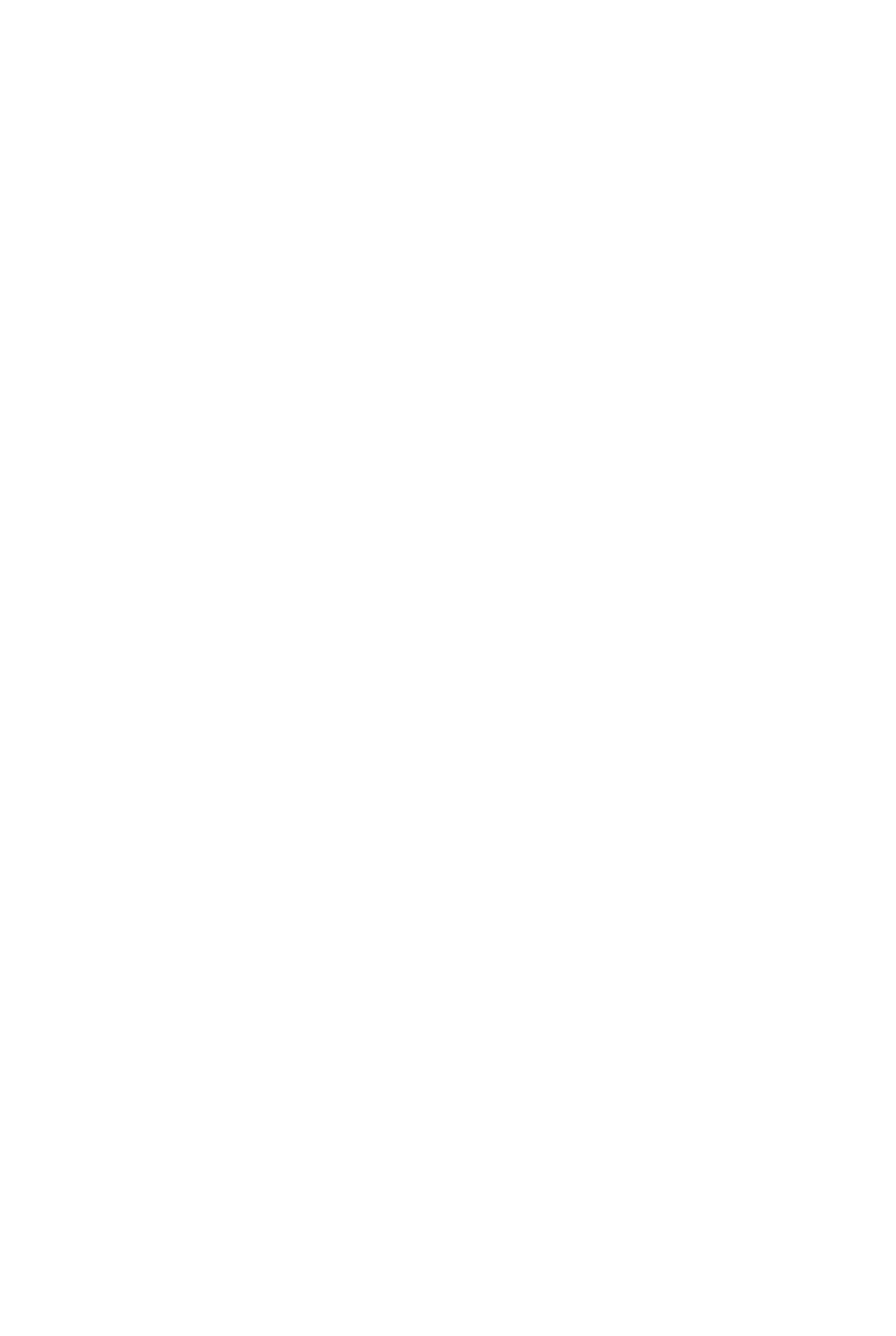

# **GALA MOCKTAIL SOIREE SIPPER**

## *Ingredients:*

1 cup fresh orange juice 1 tablespoon lemon juice Mint leaves, few 1 cup Sprite or club soda Salt (to taste)

## *Instructions*

Mix orange juice with lemon juice in a bowl. Fill glasses with ice cubes. Pour juice mixture in glasses until half full. Pour Sprite/club soda in same glass with a pinch of salt. Crush some mint leaves from hand and add in the juice. Add more ice if needed.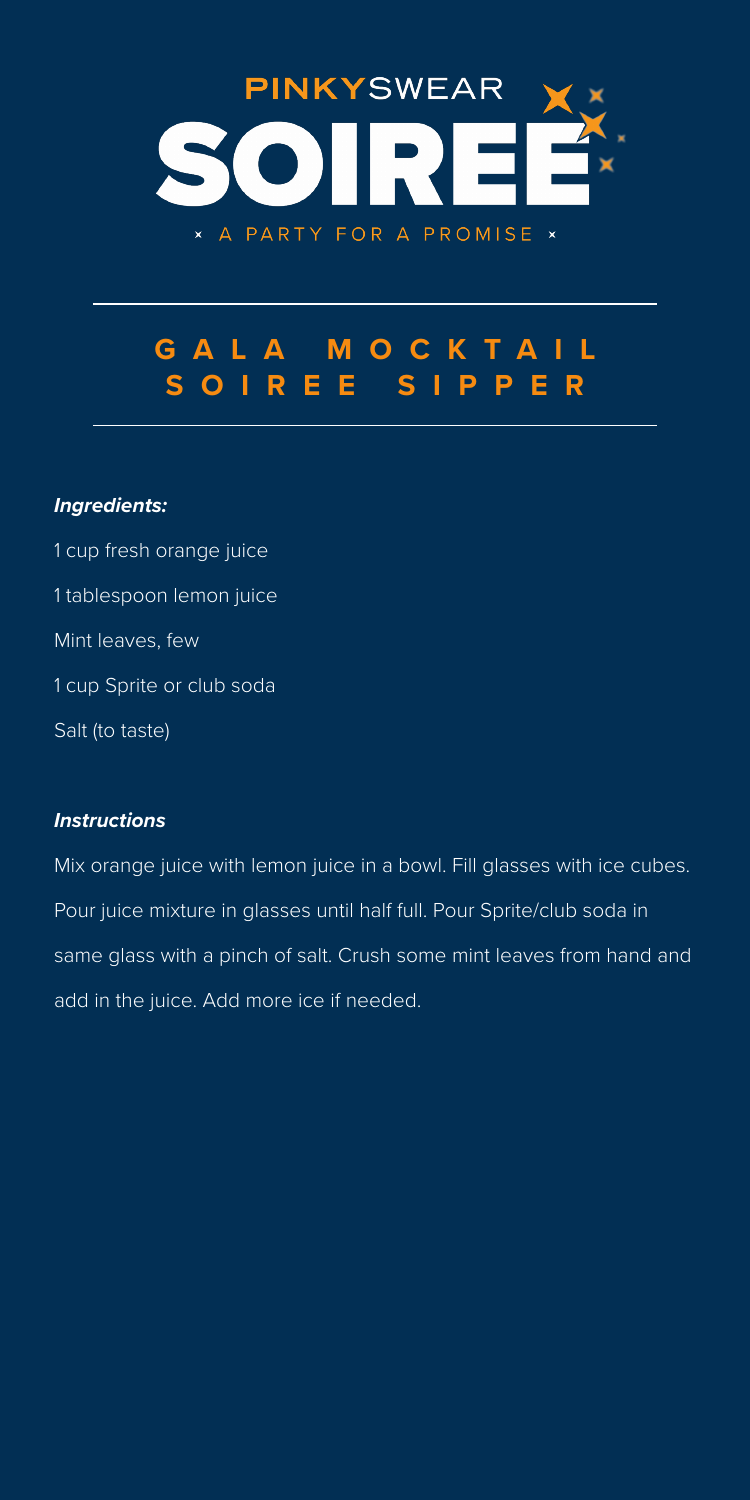

# **CHOPPED SALAD**

Servings: 8 // Prep Time: 15 Minutes

# *Ingredients:*  Italian Dressing 1 Romaine heart (3 cups) 5 cups leafy lettuce 1 large shallot 1 English cucumber ½ cup cherry tomatoes ½ cup ripe green olives, halved ½ cup jarred sliced pepperoncini ¼ cup Parmesan shavings or shreds, plus more to serve ¼ teaspoon red pepper flakes, optional

### *Instructions:*

Chop romaine and lettuce. Thinly slice the shallot. Peel and chop cucumber. Slice tomatoes and olives in half.

Mix together all the ingredients for the salad, including the dressing, and toss to combine. If making in advance, refrigerate the components separately; bring the dressing to room temperature before serving.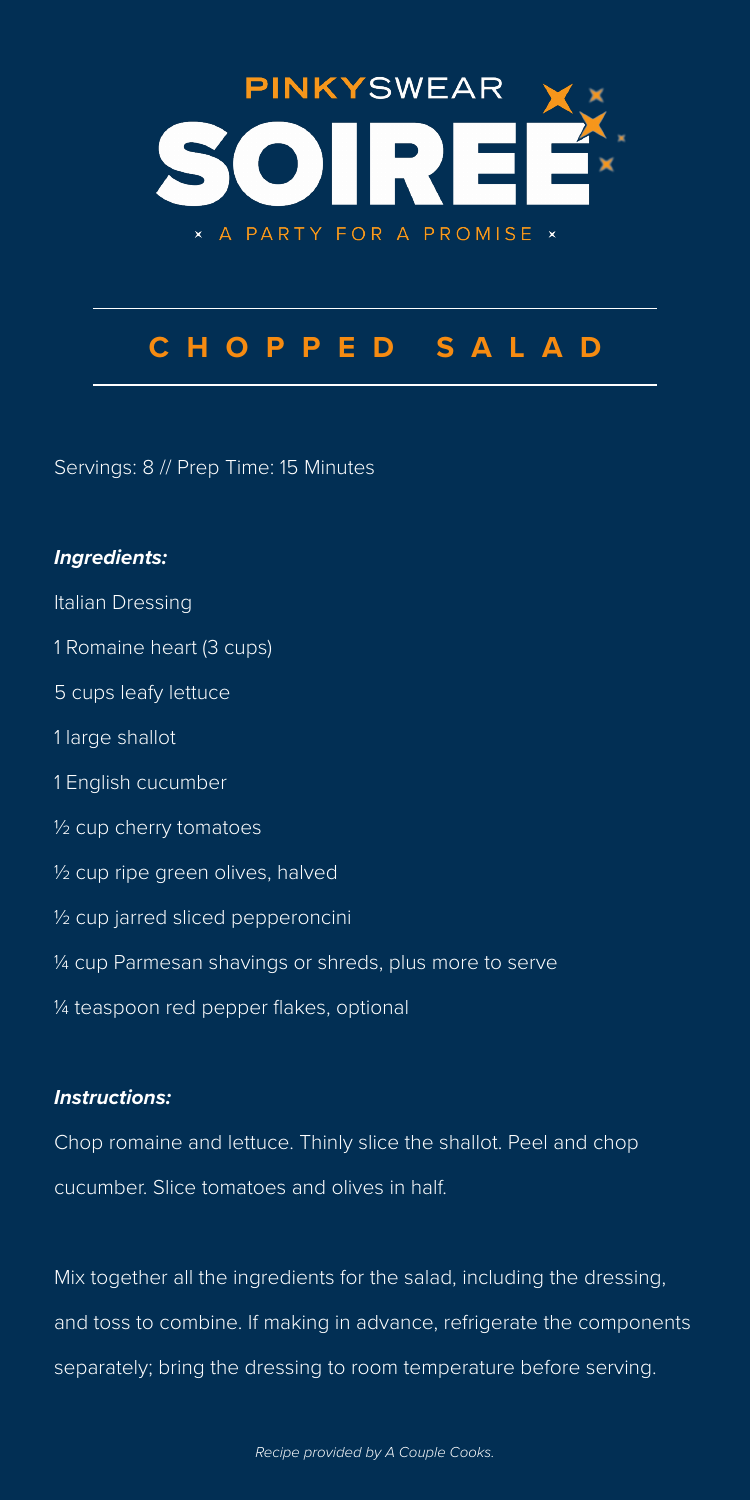

# **CHICKEN MARSALA**

Servings: 4 // Prep Time: 15 Minutes // Cook Time: 30 Minutes

### *Ingredients:*

1½ pounds boneless skinless chicken breasts, pounded ¼-inch thick

3 tablespoons all-purpose flour

Salt

- Freshly ground black pepper
- 1 tablespoon olive oil
- 3 tablespoons unsalted butter
- 1 (8-oz) package pre-sliced bella or button mushrooms
- 3 tablespoons finely chopped shallots
- 2 cloves garlic, minced
- ⅔ cup chicken broth
- ⅔ cup dry Marsala wine
- ⅔ cup heavy cream
- 2 teaspoons chopped fresh thyme
- 2 tablespoons chopped fresh Italian parsley (optional)

#### *Instructions:*

Place flour, ¾ teaspoon salt, and ¼ teaspoon pepper in a bag. Add the chicken to the bag; seal bag tightly and shake to coat chicken evenly. Heat the oil and 2 tablespoons of the butter in a large skillet over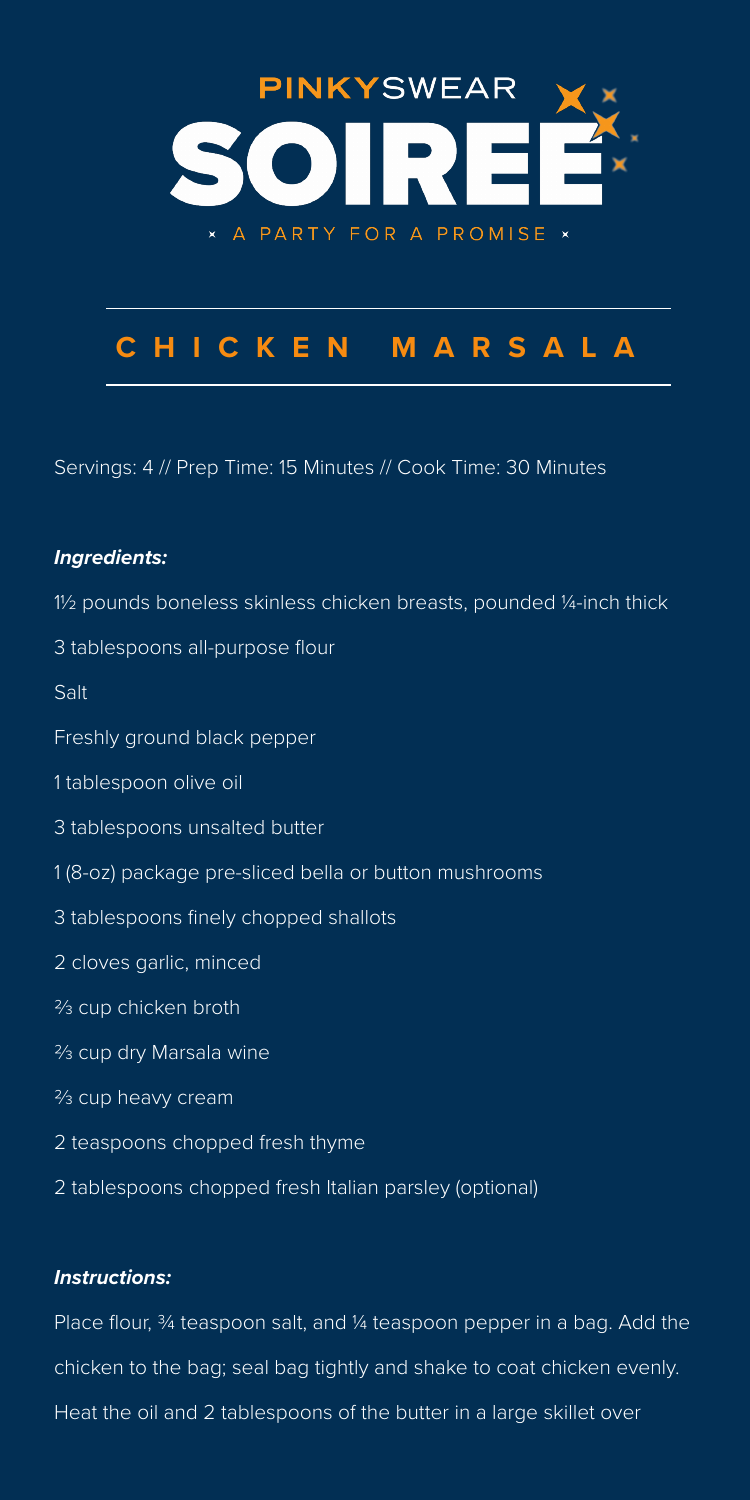medium-high heat. Place the flour-dusted chicken in the pan, shaking off any excess first, and cook, turning once, until the chicken is golden and just barely cooked through, about 5 to 6 minutes total. Transfer the chicken to a plate and set aside.

Melt the remaining tablespoon of butter in the pan. Add the mushrooms and cook, stirring frequently, until the mushrooms begin to brown, 3 to 4 minutes. Add the shallots, garlic, and ¼ teaspoon of salt; cook for 1 to 2 minutes more. Add the broth, Marsala, heavy cream, thyme, ¼ teaspoon salt, and ⅛ teaspoon of pepper; use a wooden spoon to scrape any brown bits from the pan into the liquid. Bring the liquid to a boil, then reduce the heat to medium and gently boil, uncovered, until the sauce is reduced by about half, slightly thickened, and darkened in color, 10 to 15 minutes (you're going for a thin cream sauce; it won't start to thicken until the very end of the cooking time). Add the chicken back to the pan, along with any juices that accumulated on the plate. Reduce the heat to low and simmer until the chicken is warmed through and the sauce thickens a bit more, 2 to 3 minutes.

Sprinkle with parsley and serve.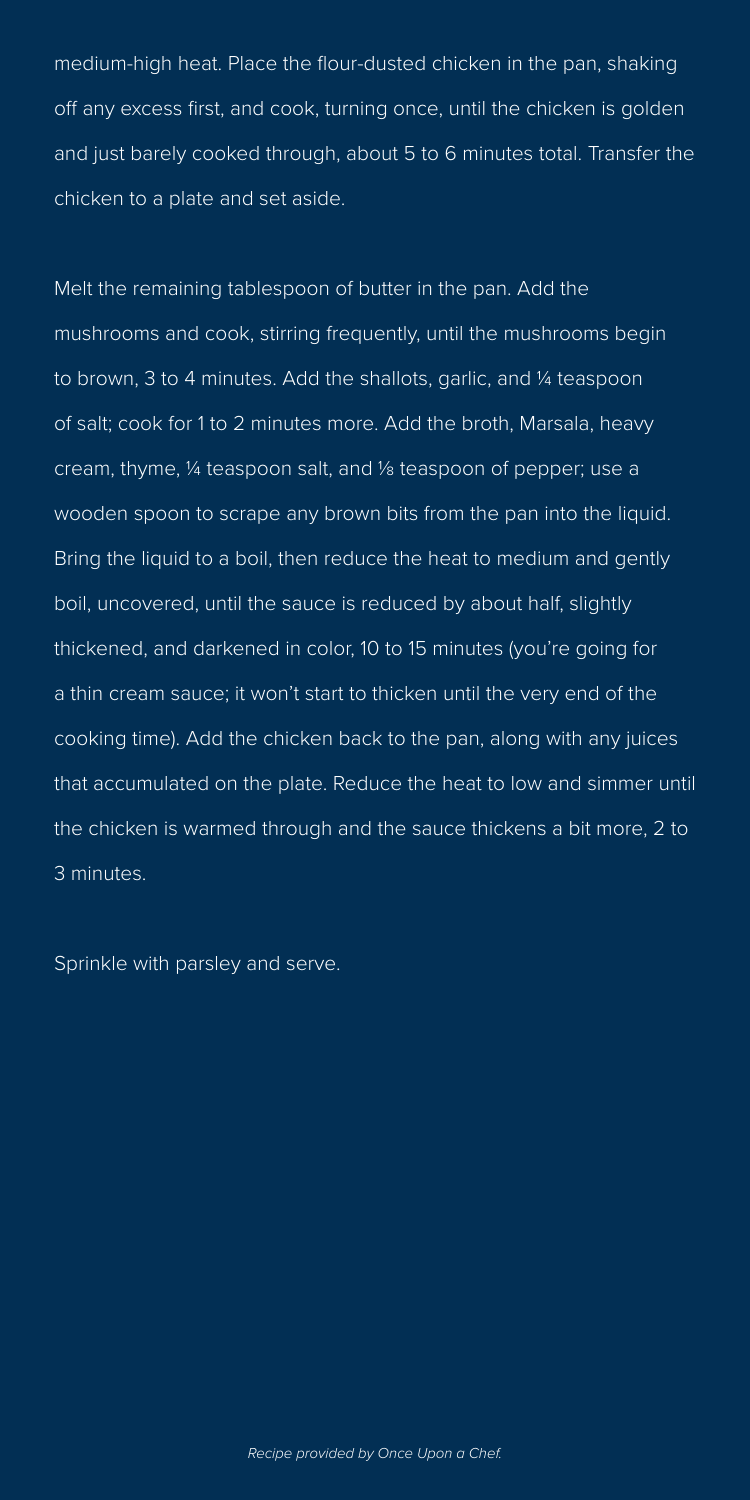

# **GARLIC RISOTTO**

Servings: 4 // Prep Time: 5 Minutes // Cook Time: 20 Minutes

# *Ingredients:*  1/2 medium onion diced finely 4 cloves garlic minced 1 tablespoon olive oil 1 tablespoon butter 4 cups vegetable stock 1/4 cup dry white wine 1 cup arborio rice 1 cup freshly grated Parmesan cheese plus extra for serving 3 tablespoons freshly chopped parsley

### *Instructions:*

Begin by heating your stock and keeping it warm. Add butter and oil to a large skillet over medium heat. Add the onions and cook until just tender, then add the garlic. Cook 1 minute longer. Add the rice and toss to coat. Add the wine and stir until it is absorbed. Add 1 ladle of the stock and stir until it absorbs. Repeat this until you have used almost all of the stock. When you add the last ladle of stock, also add the parsley, but only let the stock absorb halfway and then add your cheese. Let it absorb until it is creamy and thick, but not soupy.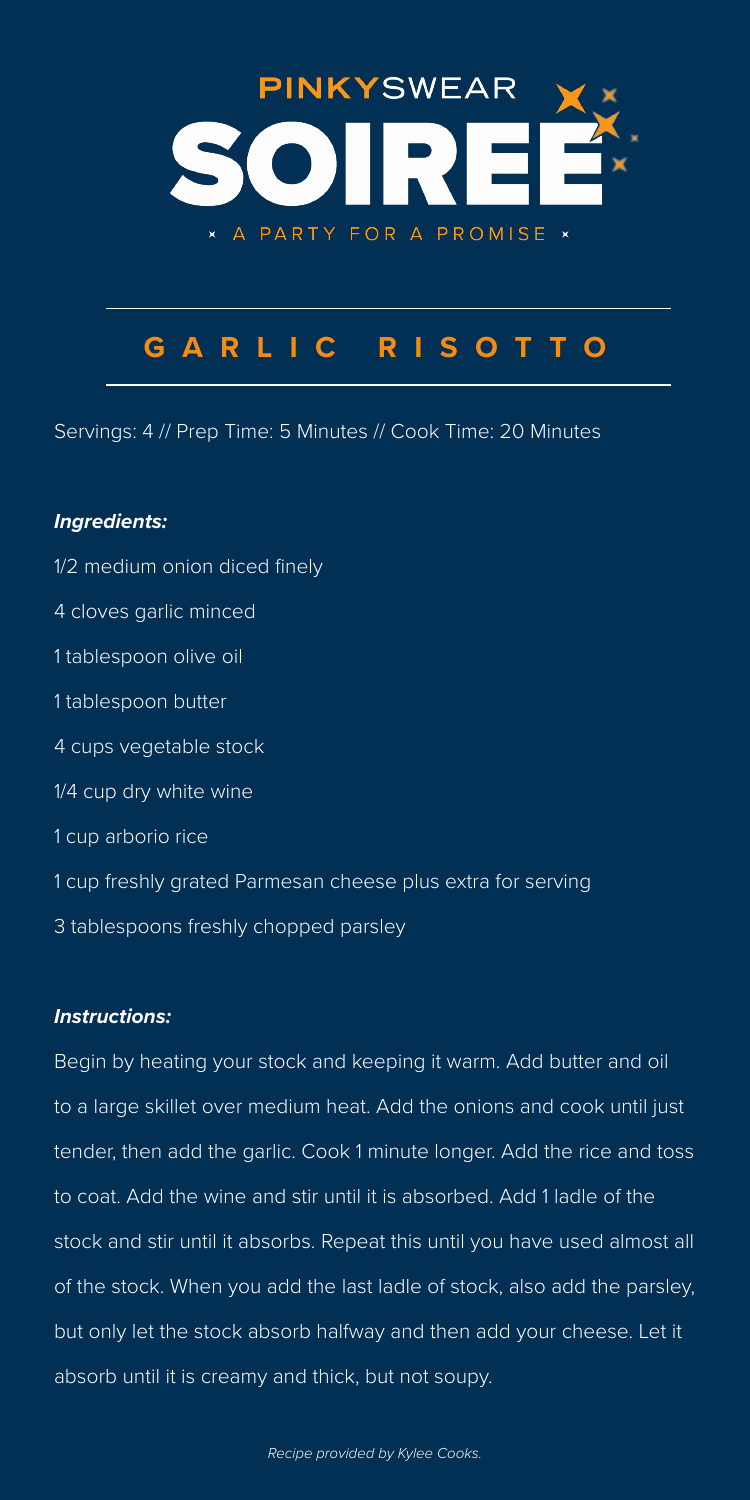

# **SAUTÉED ASPARAGUS**

Servings: 4 // Cook Time: 15 Minutes

#### *Ingredients:*

½ tablespoon olive oil 1 bunch asparagus, with the ends cut ½ teaspoon seasoning salt ½ teaspoon pepper

#### *Instructions:*

Heat olive oil in a skillet over medium heat. Add the asparagus and generously sprinkle seasoning salt and pepper. Sauté for 5-12 minutes, tossing occasionally. If you prefer crisp and crunchy asparagus, cook for only 5 minutes. For softer and more tender asparagus, cook for about 10-12 minutes.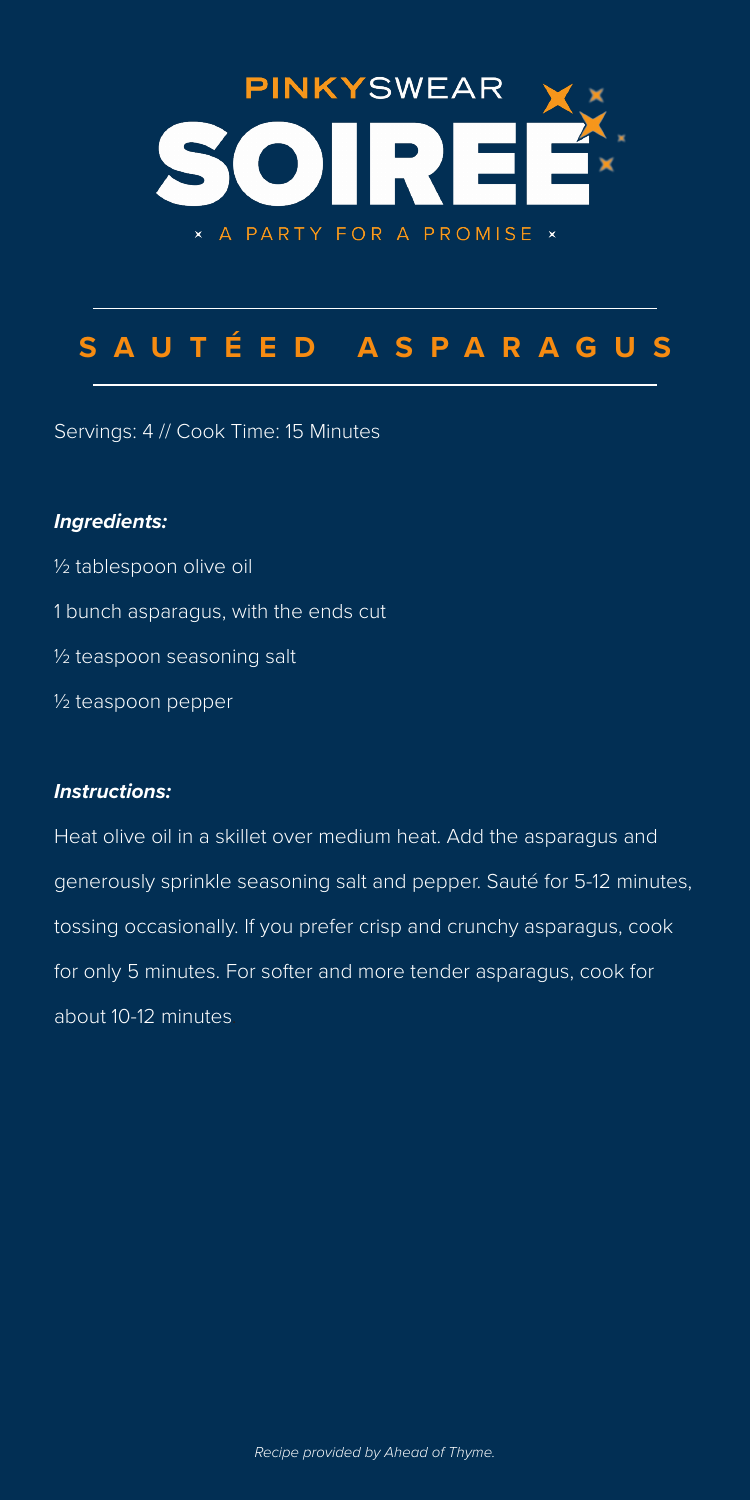

# **B L U E B E R R Y N O - B A K E CHEESECAKE**

Servings: 8 // Cook Time: 15 Minutes

### *Ingredients:*

**CRUST** 

18 Oreo Cookies

Pinch of salt

3 tablespoons unsalted butter, melted

#### CREAM CHEESE LAYER

8 ounces cream cheese

¼ cup powdered sugar

¼ cup blueberry jam

½ teaspoon vanilla extract

½ cup heavy cream

#### **TOPPING**

Fresh blueberries

Lemon zest, optional

### *Instructions:*

Place the Oreo cookies in a food processor and pulse until you get crumbs. Transfer this into a bowl, add salt and melted butter. Stir well.